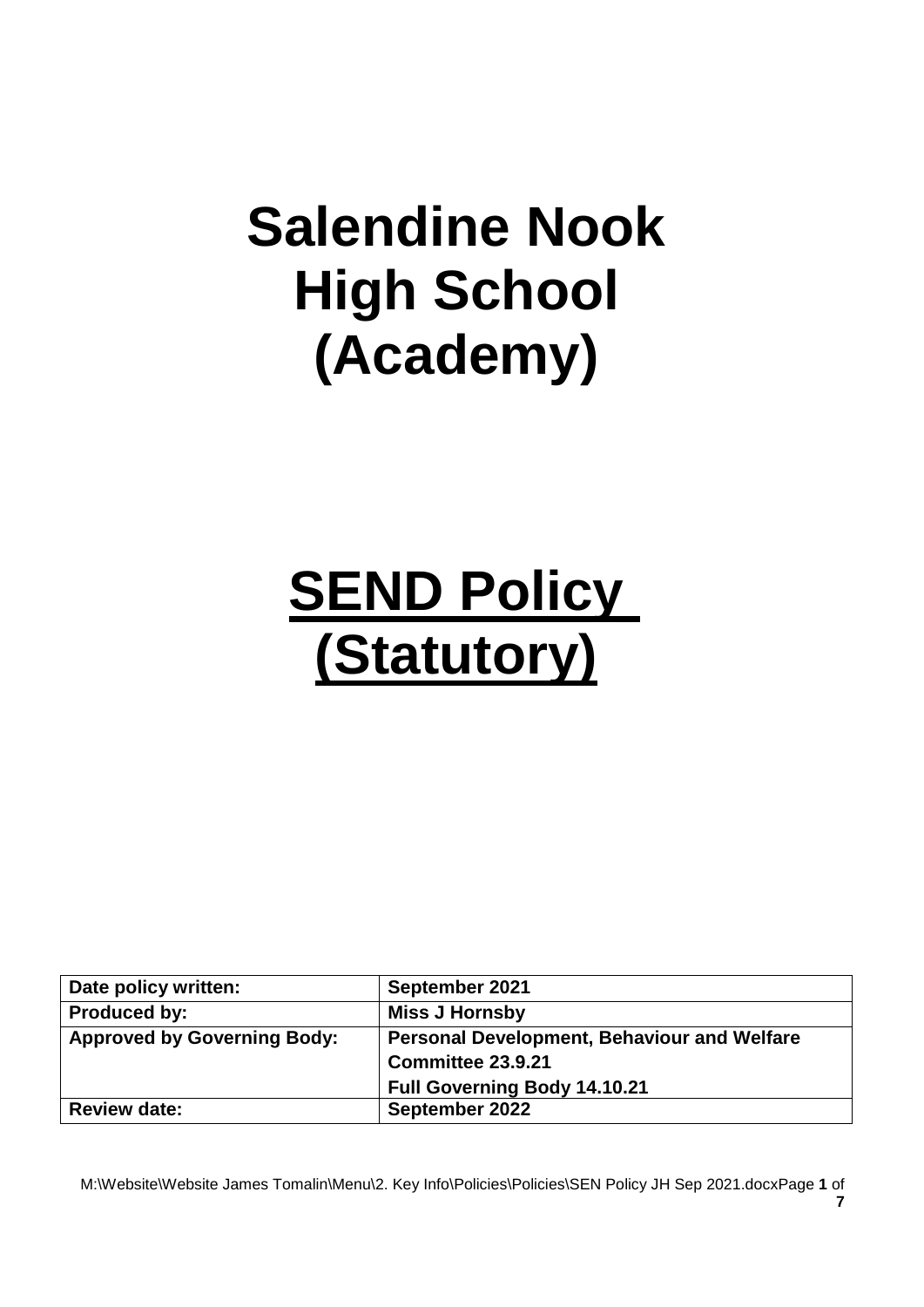## **1. Introduction**

This Special Needs Policy is concerned with provision, outcomes, partnership and practical support. Through its implementation, we aim to enable students with special educational needs and disabilities to achieve their full potential, to be fully included in the school community and to make a successful transition to the next stage of their education.

This policy complies with the statutory requirements in the SEND Code of Practice 2014 and should be read in conjunction with the following guidance, information and policies:

- The Equality Policy
- The School's offer of SEND provision and links to the Local offer
- The LA Guidance 'Children & Young People with SEND; Guidance School Based Support'
- The school's policy for Supporting Students with Medical Conditions
- The Safeguarding Policy
- The Admissions Policy
- The Behaviour Policy

In accordance with the overarching principle of the new Code of Practice, this policy has been developed with SENDCO, Director of Student Support, Vice Principal, SEND Leadership Team, Governing Body (SEND Governor), parents, families, and students.

## **2. Identification of SEND**

This Special Needs Policy is concerned with provision, outcomes, partnership and practical support. Through its implementation, we aim to enable students with special educational needs and disabilities to achieve their full potential, to be fully included in the school community and to make a successful transition to the next stage of their education.

## **The Code of Practice 2014 identifies four broad areas of needs:**

- Communication and Interaction (including Autism Spectrum Disorder)
- Cognition and Learning
- Social, emotional and mental health difficulties
- Sensory and/or physical needs.

The Code of Practice 2014 no longer allows for the identification of behaviour to describe SEND. Any concerns about a child/young person with behavioural needs would form an underlying part of a wider need (above) which has been recognised and identified clearly.

## **Salendine Nook High School: -**

- ❖ Works within the guidance laid down in the SEND Code of Practice 2014.
- ❖ Identifies and puts in place appropriate provision for students who have SEND and additional needs.
- ❖ Operates a whole school approach to the management and provision of support

M:\Website\Website James Tomalin\Menu\2. Key Info\Policies\Policies\SEN Policy JH Sep 2021.docxPage **2** of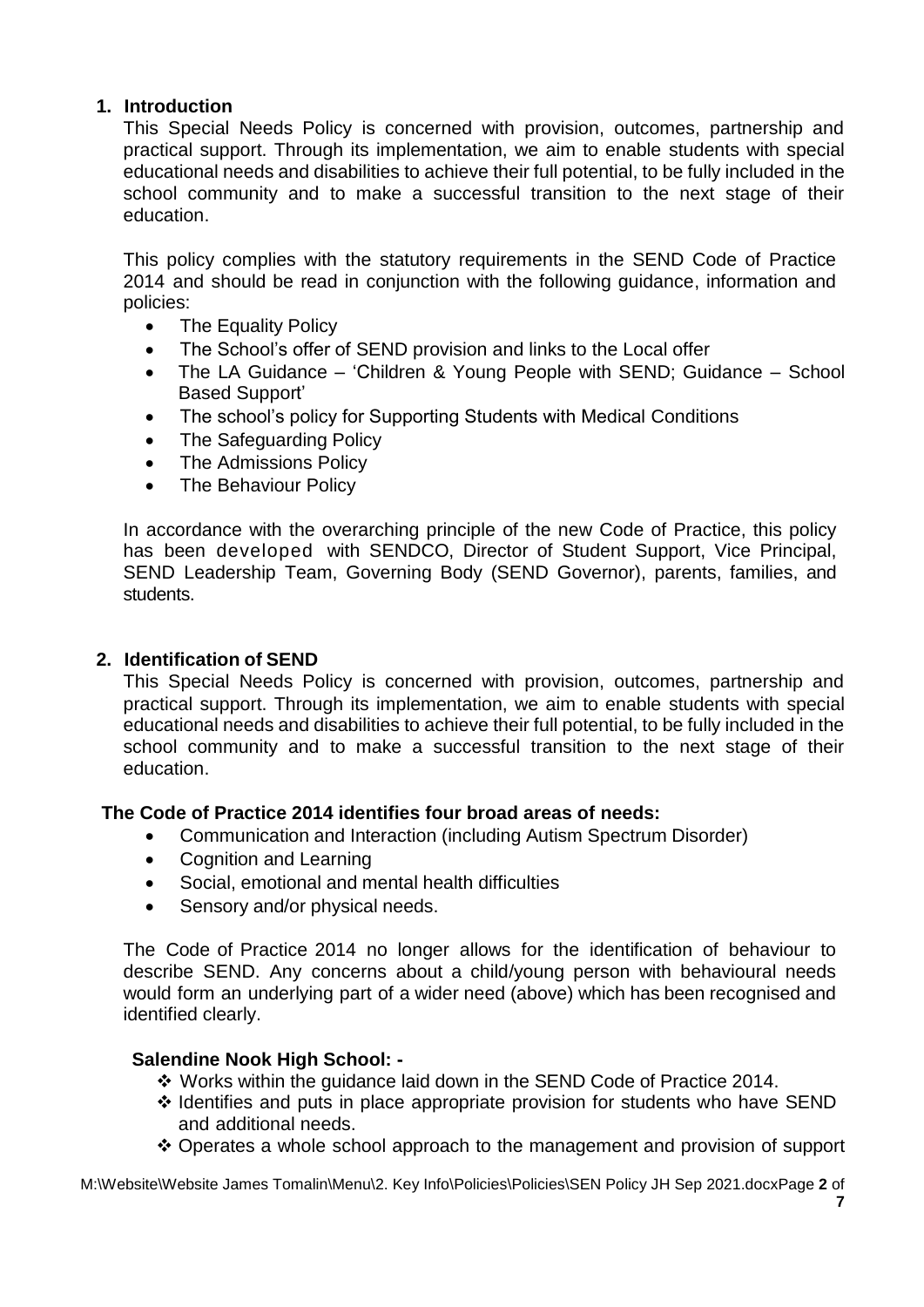for SEND that takes into account all of a student's needs

- ❖ Ensures that parents/carers have a clear understanding of how the school supports children and young people with SEND, and their own involvement in this.
- ❖ Provides an appropriately qualified and experienced SENDCO in post who can ensure that the SEND Policy is put into practice.
- ❖ Provides support and advice for all staff working with SEND students.

There is an identified Governor with responsibility for Special Educational Needs or Disability (SEND) including responsibility for Student Support. Through the specialist governor link meeting the graduated model from the Educational Psychology Service allows the governing body to be made aware of: -

- ❖ How the school identifies children and young people with SEND and what happens once a student has been identified;
- ❖ How SEND money is allocated and spent;
- ❖ The school's SEND policy.

## **3. A Graduated, Whole School Approach to SEND Support**

Class and subject teachers are accountable for the progress and development of children and young people in their class. They oversee the work of any support staff in their lessons and collaborate with any specialist staff. Their planning takes additional adult support into account and is discussed with those staff. However, any intervention and support does not replace high quality teaching. SNHS places priority on the quality of teaching and learning for all children/young people, including those at risk of underachievement.

SLT oversee a programme of whole school training, including approaches to quality first Wave 1 intervention, teaching SEND and ensuring the engagement of SEND students alongside those students without SEND.

Our transition arrangements form part of the process of identification of SEND. These take place in the summer term with data collected from the primary settings and a programme of visits undertaken, led by the Transition Co-ordinator and the Head of Year.

The school may decide, in collaboration with the parent/carer, to place a student on the SEND Database at SEND Support.

Every student on SEND Support has a different profile of needs and in SNHS staff develop personalised approaches to ensure that needs are addressed. Names of identified students are on a database. In accordance with LA Guidance (see page 14 Children & Young People with SEND; Guidance – School Based Support), if a student's needs are more complex, a SEND Support Plan can be used to record provision, resource and strategies in place and record outcomes. In cases of students having an Education and Health Care (EHC) plan, a My Support Plan (MSP) or an Additional Needs Plan (ANP) will be prepared and shared with all staff.

Students with SEND support plans or EHC plans will have specific needs assessed, parents informed, strategies planned, review completed and new progress targets identified, with further reassessment if needed.

M:\Website\Website James Tomalin\Menu\2. Key Info\Policies\Policies\SEN Policy JH Sep 2021.docxPage **3** of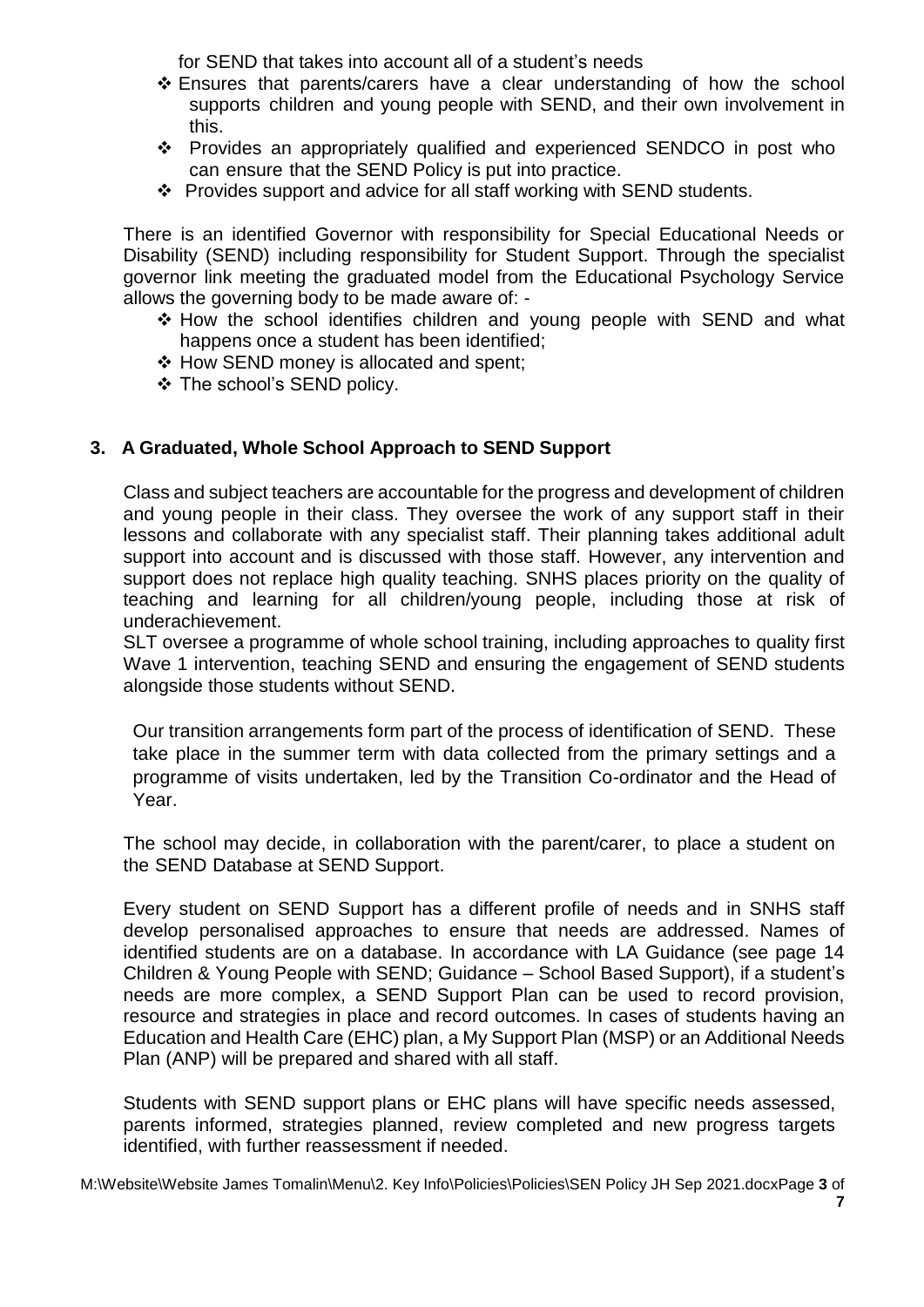All staff are kept informed of updates to support plans and reviews of needs, to keep strategies current and '*smart*' within a whole school graduated approach.

Students on the SEND Database will have a range of SEND, and there may be a number of specialist services involved with the student and their family. As a result of the monitoring cycle, it may be felt that they are not making the expected progress towards identified outcomes, despite the relevant and purposeful action taken to identify, assess and meet their needs, and if so a request can be made for an Education, Health and Care (EHC) assessment of need. This would involve the student, parents/carers, and all agencies involved with the student, and may lead to the issuing of an Education Health and Care Plan (EHCP) which will bring together health and social care needs, as well as their special educational needs and provision. Students with an EHCP continue to be the responsibility of the teacher and may access some further intervention or support within school. These students will have ANPs and their progress will be monitored by the school and also through an annual review, where the outcomes on the EHCP will be considered.

- A cycle of identify-assess-plan-do-review is followed, with the SENDCo involved or aware of provisions and needs. When necessary the Inclusion Manager and/or Assistant Head for Inclusion will be involved and contribute to the management of student needs.
- The SENDCO has responsibility for the formal annual reviews EHC plans.
- Referrals to external agencies can be made by the SENDCo, SEND Staff Manager or SLT, informing others of the agency brought in. All meetings or reviews will have minutes written and records shared with those present, parents and key staff in SNHS.
- The SENDCO, SEND Staff Manager, Director of Student Support & Student Support managers work closely with the Head Teacher, SEND Leadership Team and fellow teachers, who are closely involved in the strategic development of the SEND Policy and provision. The SENDCO and Director of Student Support have responsibility for day-to-day operation of the School's SEND Policy and for co-ordinating provision for students with SEND.

## **4. Partnership with Parents**

Partnership with parents plays a key role in promoting a culture of co-operation between parents, the school and others. This is important in enabling children and young people with SEND to achieve their potential.

The local authority will arrange for the parent of any child in their area with special educational needs to be provided with advice and information about matters relating to those needs.

The LA will take whatever steps they consider appropriate to make parent partnership services known to parents, head teachers, schools and others they consider appropriate.

The school works hard to build positive and constructive relationships with all parents and consults with them.

Students are monitored regularly both as part of the whole school monitoring process, but also in terms of their additional support. Decisions about whether a student should remain on the SEND Database are made with the parent/carer at the end of each monitoring cycle.

M:\Website\Website James Tomalin\Menu\2. Key Info\Policies\Policies\SEN Policy JH Sep 2021.docxPage **4** of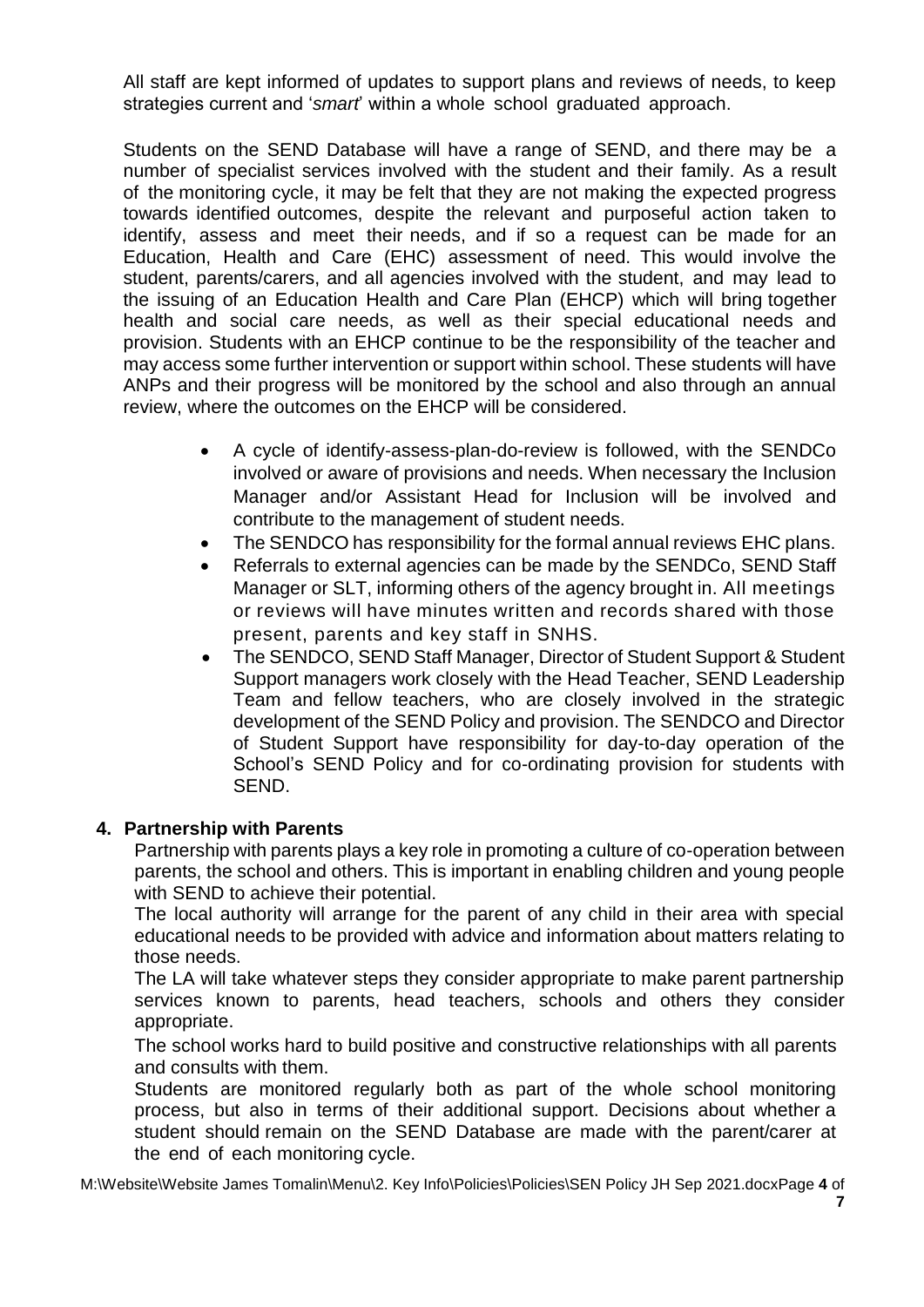sent home and HoDs, HoY, SLT link are notified: decisions are based on students achieving the upper age for the test and evidence concurring from core subject areas.

- a. Our admissions arrangements are available in the Prospectus via the school website.
- b. Our links with other agencies: referrals are submitted for outreach support for Educational Psychology, School Nurse services and support, neurodevelopmental pathway to CAMHS and a Single Point Referral (SPR) for other outreach support, securing parental consent/sharing of information permission and student awareness of all referrals.
- c. Exam access applications are made on-line by the SENDCo/school's specialist assessor after screening in Y10.

#### **5. Resources**

#### **a) Funding for SEND**

|                                                                                         | Following the annual retests if a student has reached the ceiling for the test, a letter is<br>sent home and HoDs, HoY, SLT link are notified: decisions are based on students<br>achieving the upper age for the test and evidence concurring from core subject areas.                                                                                                                                  |
|-----------------------------------------------------------------------------------------|----------------------------------------------------------------------------------------------------------------------------------------------------------------------------------------------------------------------------------------------------------------------------------------------------------------------------------------------------------------------------------------------------------|
| provide information about:                                                              | The SEND offer is on the school website and is updated regularly, and parents<br>are guided towards the LA Local Offer for information about wider services. In<br>addition to information about the personalised support we offer their child, we also                                                                                                                                                  |
|                                                                                         | a. Our admissions arrangements are available in the Prospectus via the schoo                                                                                                                                                                                                                                                                                                                             |
| website.<br>and student awareness of all referrals.<br>assessor after screening in Y10. | b. Our links with other agencies: referrals are submitted for outreach support for<br>Educational Psychology, School Nurse services and support, neuro-<br>developmental pathway to CAMHS and a Single Point Referral (SPR) for other<br>outreach support, securing parental consent/sharing of information permission<br>c. Exam access applications are made on-line by the SENDCo/school's specialist |
|                                                                                         | Parents are notified of the outcome of the screening and the Exams Officer is informed.                                                                                                                                                                                                                                                                                                                  |
|                                                                                         | A file of all applications is held in School and available for scrutiny by JCQ inspectors.                                                                                                                                                                                                                                                                                                               |
| website.                                                                                | Further information is available on the School's website within department informatior<br>on Special Educational Needs and Disabilities, the last tab outlines Assessment and<br>Exam Arrangements, where all the deadlines and procedures are linked to the JCC                                                                                                                                         |
| esources                                                                                |                                                                                                                                                                                                                                                                                                                                                                                                          |
| <b>Funding for SEND</b><br>SEND students as being made up from 3 elements:              | e school receive an amount of money to support children and young people with<br>ecial educational needs. This is provided as part of the schools' block formula<br>ocation. The Education Funding Agency describes the funding available within schools                                                                                                                                                 |
| <b>Element 1</b><br><b>Core Educational Funding</b>                                     | Mainstream per student funding (AWPU)                                                                                                                                                                                                                                                                                                                                                                    |
| <b>Element 2</b><br><b>Schools Block Funding</b>                                        | Contribution of up to £6k for additional support<br>required by children and young people<br>with high needs, from the notional SEND                                                                                                                                                                                                                                                                     |
| <b>Element 3</b><br><b>High Needs Top Up</b>                                            | Top-up funding from the LA to meet the needs<br>of individual children and young people with<br>EHC plans.                                                                                                                                                                                                                                                                                               |

M:\Website\Website James Tomalin\Menu\2. Key Info\Policies\Policies\SEN Policy JH Sep 2021.docxPage **5** of The amount of money in the schools' block funding identified for Element 2 is based on a formula which is agreed between the schools and the Local Authority. Schools receive an annual school block allocation made up of a number of elements in order to enable them to support special educational needs within the school and specifically to fund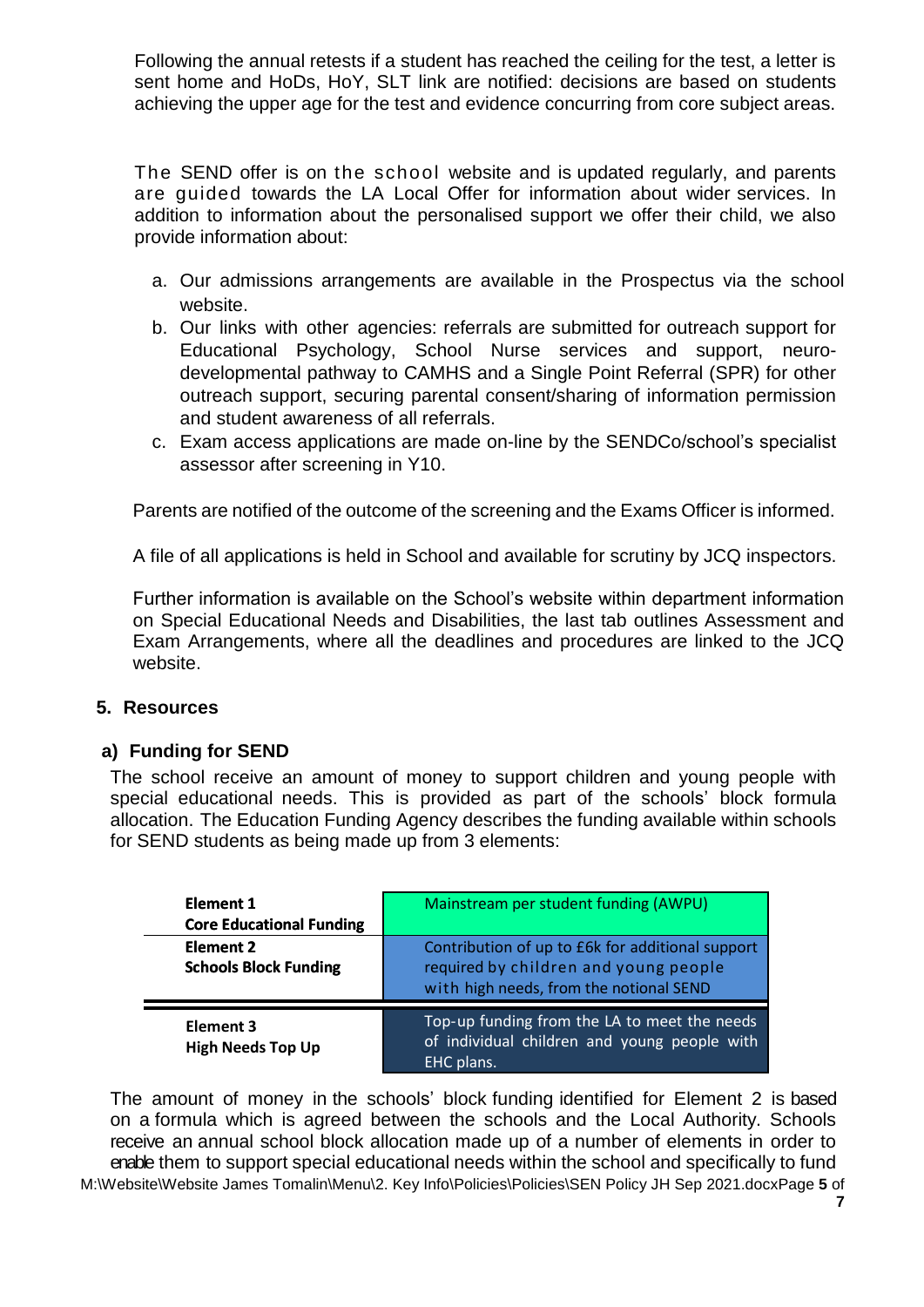the first £6,000 of a student's SEND support.

Additional resources for individual statements and EHC plans - Element 3 are allocated by top-up funding from the High Needs block budget. The level of top-up funding for each student is allocated at four levels i.e. A, B, C or D depending on the type and level of need of each student. High Needs students with statements or EHC plans are therefore supported by a combination of school block funding (Element 2) and high needs top-up funding (Element 3).

#### **b) Workforce Development**

An induction process is in place for all teachers and support staff and this includes a meeting with the SENDCO to explain the systems and structures in place to support the needs of individual children and young people.

The training needs of all staff are identified, a programme of CPD is in place, and all staff are encouraged to access this. SEND training forms part of the regular CPD within school (twilight and disaggregated days). Staff leading pastoral interventions meet with the SENDCO each half-term.

The school's SENDCO regularly attends the LA's SENDCO network meetings in order to keep up to date with local and national issues in SEND.

#### **6. Monitoring and Evaluation of SEND**

Our monitoring and evaluation cycle is embedded into school practice and is a continual cycle of review aimed at improving the provision and outcomes for all students.

After assessment or re-test, interventions are planned with parents informed: parental feedback is central to planning and reviewing. Parental feedback is integrated to meetings and part of the review process.

Parent/carers' views are captured in a parent forum which has helped to develop the School-based offer on the website: updated through the school year and before transition for Y6 students. Views of parents and students are also captured during the review process.

All views and voices captured are reviewed by the SENDCO and the Assistant Head of Inclusion, to review future practice and transition planning.

SEND matters are always referred to in the Head Teacher's report and questions tabled in the Governor's Meeting.

The views and the evaluations form the action plan for the coming academic year, forming focal points in the annual Curriculum Focus process.

#### **7. Roles and Responsibilities**

- a. The SEND Governor is Martin Caufield, who is invited to meet with the SENDCO and monitor the progress of students/students with SEND.
- b. The SENDCO is Mrs Hampshaw and the Director of Student Support is Mr Danny Fearon. The member of SLT who is the link for SEND is Miss Hornsby. The SEN Staff Manager is also a specialist assessor for examination access arrangements.

M:\Website\Website James Tomalin\Menu\2. Key Info\Policies\Policies\SEN Policy JH Sep 2021.docxPage **6** of c. The school employs 17 support staff to support students with SEND, with 3 of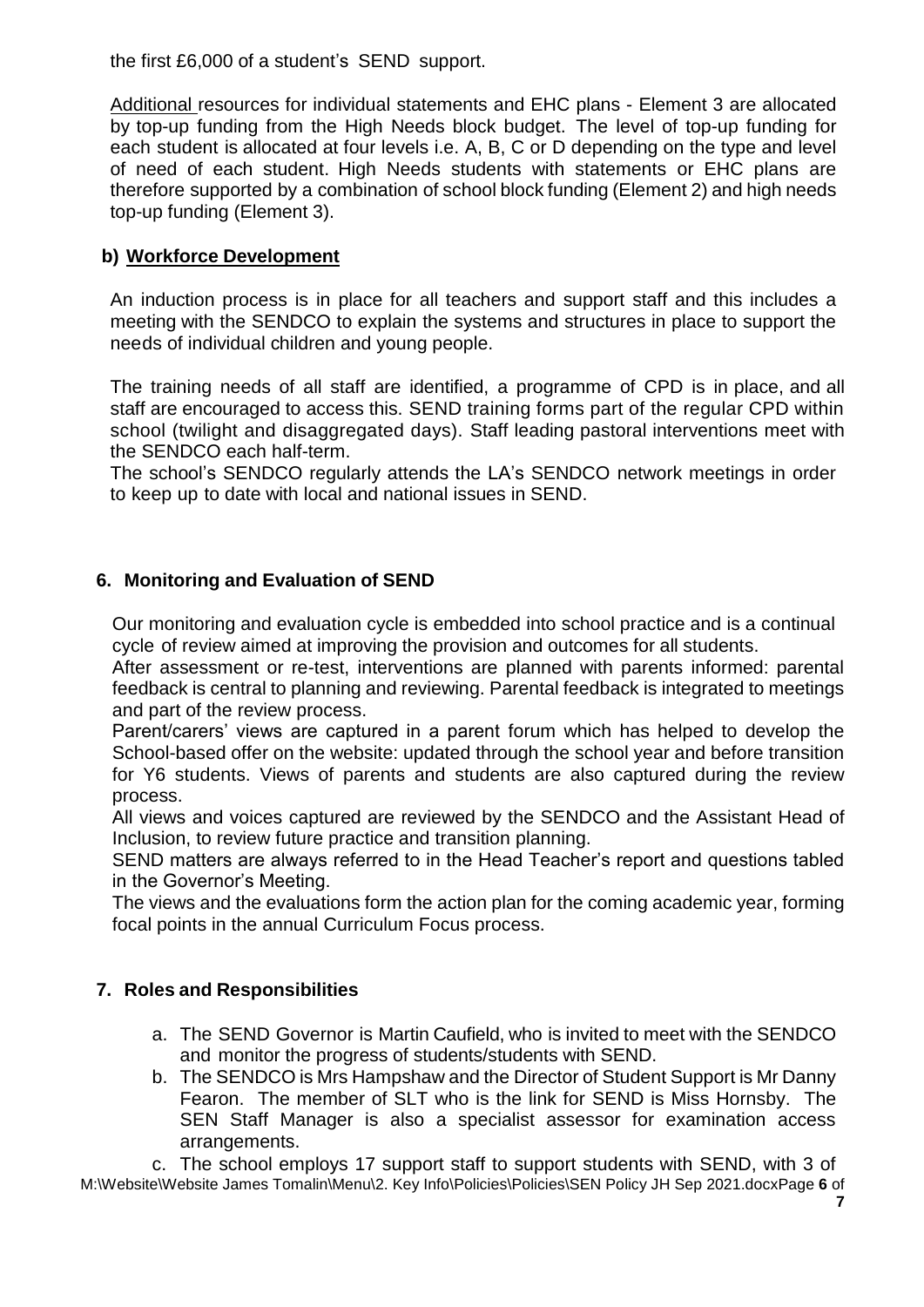HLTA status. They carry out a range of roles across the school in all curriculum areas. They all work closely with the subject teachers and HoY, to support and feedback on provision. HLTAs deliver a programme of learning intervention.

- d. The Designated Teachers for Safeguarding are Mrs Johnson, Assistant Principal (Personal Development), Mrs Wilson & Mr Fearon.
- e. The member of staff responsible for Looked After Children is Mr Fenton, Assistant Principal (Behaviour and Attitude).
- f. The staff responsible for managing the school's responsibility for meeting the medical needs of students/students are Mrs Johnson, Assistant Principal (Personal Development) & Mrs Mitchell (Welfare Officer).

## **8. Storing and Managing Information**

All data relating to children and young people on the SEND Database is stored on T\drive on the school network.

Documents sent from previous settings, advice from agencies and copies of assessments are held in files in the Additional Needs Team Office; updated as received and following review meetings; records are archived following Year 11 and held for 7 years.

The school's Confidentiality Policy is accessed via the website and all staff must adhere to it.

#### **Glossary**

#### **AD(H)D**

Attention Deficit (Hyperactivity) Disorder

#### **ANP**

Additional Needs Plan

#### **CAMHS**

Child and Adolescent Mental Health Services

#### **CPD**

Continuing Professional Development

## **EHC**

Education, Health and Care

## **EHCP**

Education, Health and Care Plan

JCQ Joint Council for Qualifications

## **SEND**

Special Educational Needs

## **SENDCO**

Special Educational Needs Coordinator

#### **SEND**

M:\Website\Website James Tomalin\Menu\2. Key Info\Policies\Policies\SEN Policy JH Sep 2021.docxPage **7** of